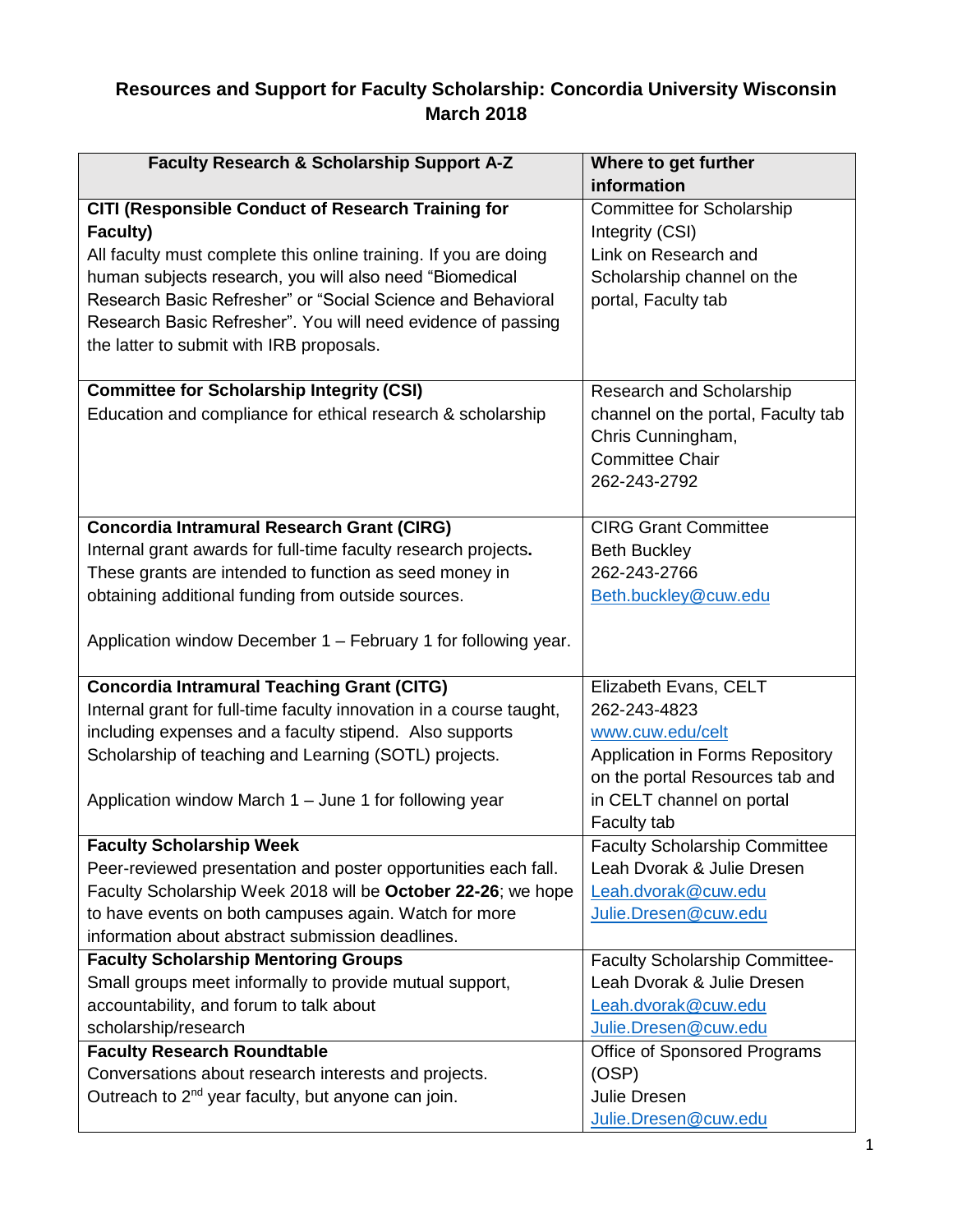| <b>Grant Support</b>                                                                                                                                                                                                                                                                                                                                                                                                                                        | Office of Sponsored Programs                                                                                      |
|-------------------------------------------------------------------------------------------------------------------------------------------------------------------------------------------------------------------------------------------------------------------------------------------------------------------------------------------------------------------------------------------------------------------------------------------------------------|-------------------------------------------------------------------------------------------------------------------|
| Grant identification, writing support (pre-award process), post-                                                                                                                                                                                                                                                                                                                                                                                            | (OSP)                                                                                                             |
| award support, grant-writing workshops. Contact the OSP for                                                                                                                                                                                                                                                                                                                                                                                                 | Julie Dresen                                                                                                      |
| any grant inquiries, as all research grants must be submitted                                                                                                                                                                                                                                                                                                                                                                                               | 262-243-2794                                                                                                      |
| through the OSP                                                                                                                                                                                                                                                                                                                                                                                                                                             | Julie.dresen@cuw.edu                                                                                              |
|                                                                                                                                                                                                                                                                                                                                                                                                                                                             |                                                                                                                   |
| <b>grant forward</b><br>Bu Cazoodla<br>Grant Forward funding database of grant opportunities from<br>Federal, state, corporate and family foundations, and<br>association sponsors. CUW/CUAA faculty can search this<br>database to locate funding for scientific research, conferences,<br>program funding, faculty development, training or scholarship<br>grants, capital, equipment, and fellowships, or set alerts to track<br>specific opportunities. | See also Office of Sponsored<br>Programs (OSP) channel on the<br>portal, Faculty Tab or the<br><b>CUW</b> website |
| Register to get emails when grants open in your areas of<br>interest. Additionally, faculty members are encouraged to<br>upload their CV into the database. Each word in your CV<br>becomes a searchable term that the system will use to match<br>funding based on your area of expertise.                                                                                                                                                                 |                                                                                                                   |
| Cayuse 424                                                                                                                                                                                                                                                                                                                                                                                                                                                  |                                                                                                                   |
| Cayuse 424 Proposal Creation Software                                                                                                                                                                                                                                                                                                                                                                                                                       |                                                                                                                   |
| <b>Institutional Review Board (IRB)</b>                                                                                                                                                                                                                                                                                                                                                                                                                     | Tammy Ferry, IRB Administrator                                                                                    |
| Reviews research proposals involving human subjects                                                                                                                                                                                                                                                                                                                                                                                                         | Tamara.ferry@cuw.edu                                                                                              |
|                                                                                                                                                                                                                                                                                                                                                                                                                                                             | Links on "Research and                                                                                            |
| <b>Animal Care and Use Committee (IACUC)</b>                                                                                                                                                                                                                                                                                                                                                                                                                | Scholarship" Channel on the                                                                                       |
| Reviews research proposals involving animals                                                                                                                                                                                                                                                                                                                                                                                                                | portal Faculty tab.                                                                                               |
|                                                                                                                                                                                                                                                                                                                                                                                                                                                             |                                                                                                                   |
| Library - Rincker Memorial Library Various Services                                                                                                                                                                                                                                                                                                                                                                                                         | Library Tab on the portal                                                                                         |
| One-on-one support for online search strategies, InterLibrary                                                                                                                                                                                                                                                                                                                                                                                               |                                                                                                                   |
| loan requests, tools to identify journal metrics and impact,                                                                                                                                                                                                                                                                                                                                                                                                | <b>Faculty Scholarship Reference</b>                                                                              |
| copyright fair use issues, use of citation management tools.                                                                                                                                                                                                                                                                                                                                                                                                | Librarian: Laura Beldavs                                                                                          |
|                                                                                                                                                                                                                                                                                                                                                                                                                                                             | 262-243-4403 or any librarian                                                                                     |
| The InterLibrary loan link is on the Quick Links channel.                                                                                                                                                                                                                                                                                                                                                                                                   |                                                                                                                   |
| <b>Qualtrics (online) Survey Tool</b>                                                                                                                                                                                                                                                                                                                                                                                                                       | <b>Qualtrics Accounts Channel on</b>                                                                              |
|                                                                                                                                                                                                                                                                                                                                                                                                                                                             | portal Resources Tab                                                                                              |
|                                                                                                                                                                                                                                                                                                                                                                                                                                                             | <b>Elizabeth Evans</b>                                                                                            |
|                                                                                                                                                                                                                                                                                                                                                                                                                                                             |                                                                                                                   |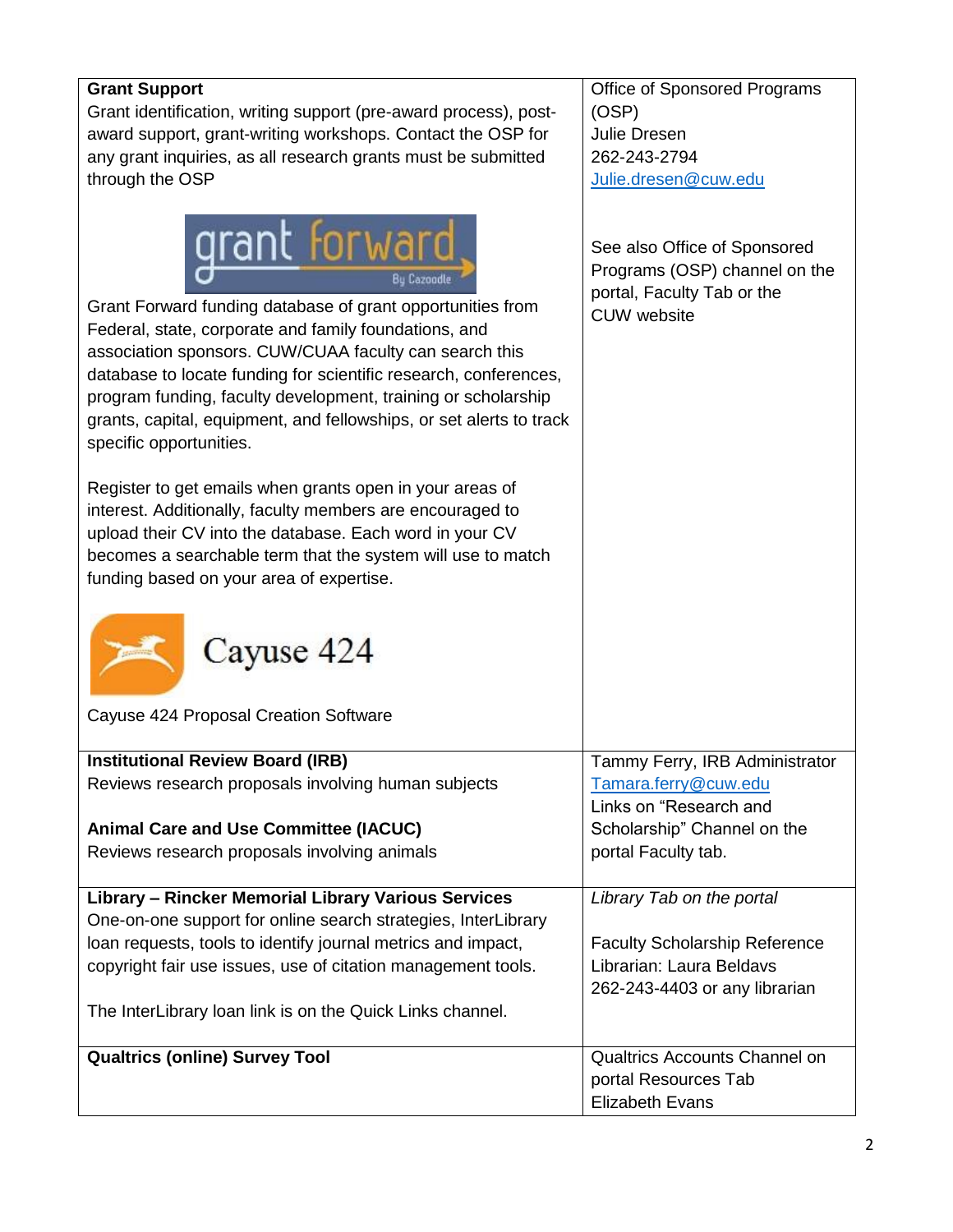| Accounts connected to our enterprise license are available to all | 262-243-4283                       |
|-------------------------------------------------------------------|------------------------------------|
| faculty and staff. Student research assistants can have           | Elizabeth.evans@cuw.edu            |
| accounts under the supervision of a Concordia employee.           |                                    |
|                                                                   |                                    |
|                                                                   |                                    |
| <b>Research Methodologist</b>                                     | Angela Walmsley                    |
| Assistance with all aspects of research: developing your          | 262-243-2138                       |
| question, choosing a method, data analysis and:                   | Angela.walmsley@cuw.edu            |
| • Brainstorming potential research projects                       |                                    |
| • Developing research questions and/or hypotheses                 | Link to more information on the    |
| • Choosing appropriate research methodology techniques to         | "Research and Scholarship"         |
| address your research questions                                   | channel on the portal, Faculty tab |
| • Sampling and data collection techniques and set-up              |                                    |
| • Entering data into SPSS and/or how to run output on SPSS        |                                    |
| • Assisting with the proper way to write up statistical results   |                                    |
| • Writing for publication or presentation                         |                                    |
| • Supports faculty members only; see below for support for        |                                    |
| students doing research                                           |                                    |
|                                                                   |                                    |
| Scholarship of Teaching and Learning (SoTL) Support               | Center for Excellence in Learning  |
| CELT offers programs and books on "how to do" SoTL for            | and Teaching (CELT)                |
| faculty. SoTL Resources CELT website page at both campuses        | www.cuw.edu/celt                   |
| including journals to which you might submit articles.            |                                    |
|                                                                   | <b>Elizabeth Evans</b>             |
| See also Faculty Scholarship Mentoring Groups                     | 262-243-4283                       |
|                                                                   | Elizabeth.evans@cuw.edu            |
| <b>SPSS Statistics Program Version 24</b>                         | <b>Contact Computer Support</b>    |
| Now available under an enterprise license to all employees with   | X 2667 with questions.             |
| a Concordia computer through the Software Center.                 |                                    |
| On your CUW computer, on the start menu in the lower left,        |                                    |
| enter "Software Center" into the search box. It should come up    |                                    |
| under the Programs header. Inside that program, you will see      |                                    |
| "SPSS Statistics 24" listed. Place a checkmark into the box and   |                                    |
| click Install Selected in the bottom right. The install takes     |                                    |
| between 5-10 minutes. Once finished, you should be able to go     |                                    |
| back to the search box and open it from there.                    |                                    |
| <b>Student Research Support</b>                                   |                                    |
| <b>Qualtrics (Pilot)</b>                                          | Center for Excellence in Learning  |
| Students taking research courses (must be closely supervised      | and Teaching (CELT)                |
| by instructor also active in Qualtrics). Account expires at the   | www.cuw.edu/celt                   |
| end of research sequence.                                         |                                    |
|                                                                   | <b>Elizabeth Evans</b>             |
|                                                                   | 262-243-4283                       |
|                                                                   | Elizabeth.evans@cuw.edu            |
|                                                                   |                                    |